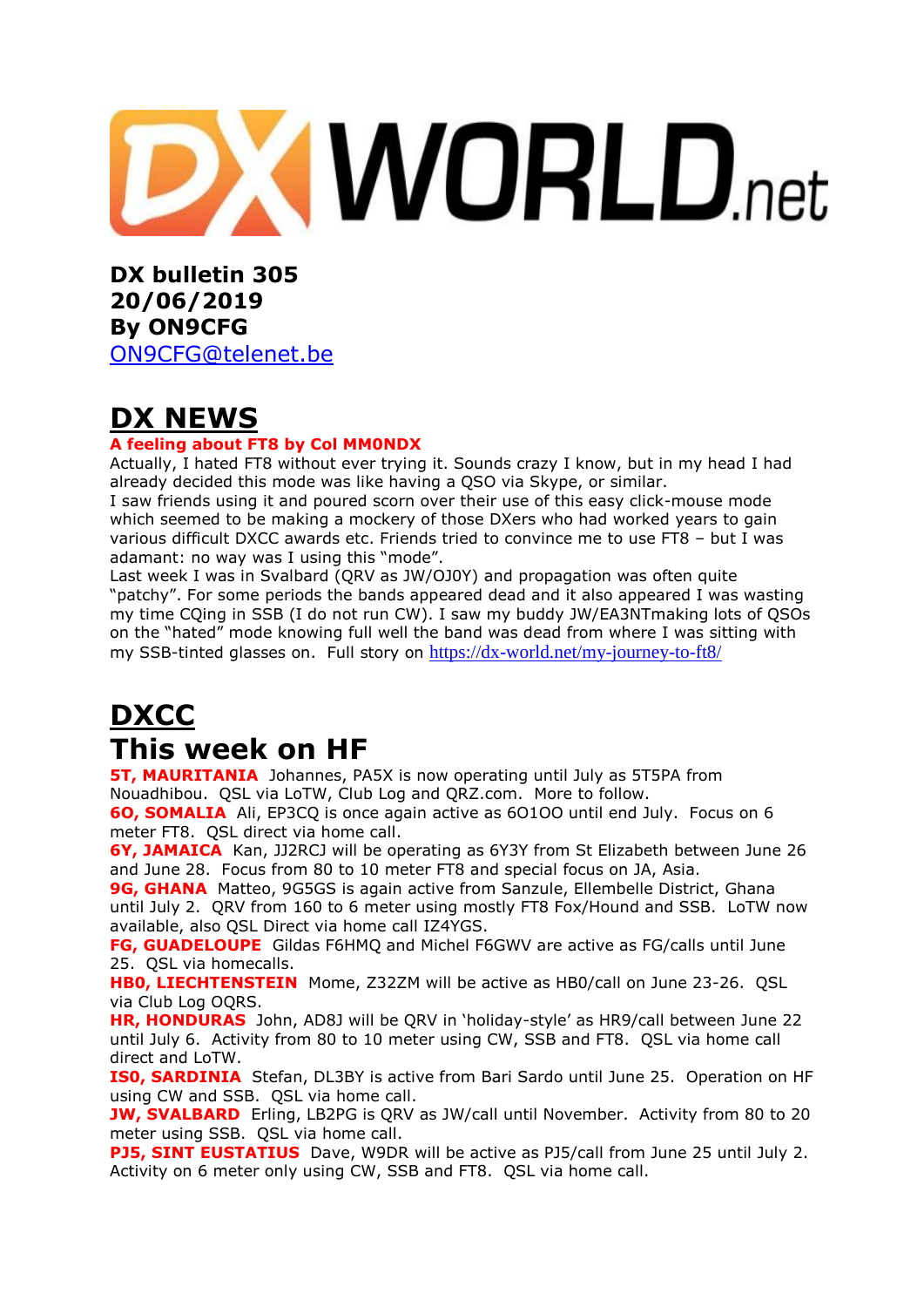**T2, TUVALU** The next T2AR mini-DXpedition is expected to be on air from June 25 until July 4. QRV from 160 to 10 meter including 60m on CW, SSB, FT8, RTTY. This operation will be in collaboration with John KK7L, who will activate the T2R Club call from June 27 to July 6. QSL to respective calls.

**T8, PALAU** Nobuaki, JA0JHQ is once again active as T88PB from Koror until June 23. QSL via home call.

**V6, MICRONESIA** Haru, JA1XGI is active as V6K from Kosrae Island until June 24. QSL via home call. <http://v6k.client.jp/>

**V6, MICRONESIA** Shu, JA1FMN is active in 'holiday-style' as V63PSK from Weno Island. Activity until June 22, from 80 to 6 meter using FT8, FT4 and JT65. QSL via home call, direct, LoTW and Club Log.

**XW, LAOS** Bruce, 3W3B will once again be active as XW4XR between June 26 and July 7. Activity from 40 to 6 meter using CW, FT8 and RTTY. QSL via LoTW or via E21EIC. **ZF, CAYMAN ISL** Kan, JJ2RCJ will be QRV as ZF2CJ from Grand Cayman on June 23-25. Operation from the ZF1A shack between 80 and 10 meter using FT8. QSL via JJ2RCJ, LoTW and OQRS.

### **Coming up soon**

**3A, MONACO** Mome, Z32ZM will be active as 3A/call on June 27-29. QSL via Club Log OQRS.

**JW, SVALBARD** Peter, LA7QIA will once again be active as JW7QIA from June 29 until July 6. Activity on 6 meter. All QSO will be uploaded to LoTW.



Edited by MM0NDX

**JUNE** 

(cc) IK8LOV Max Laconca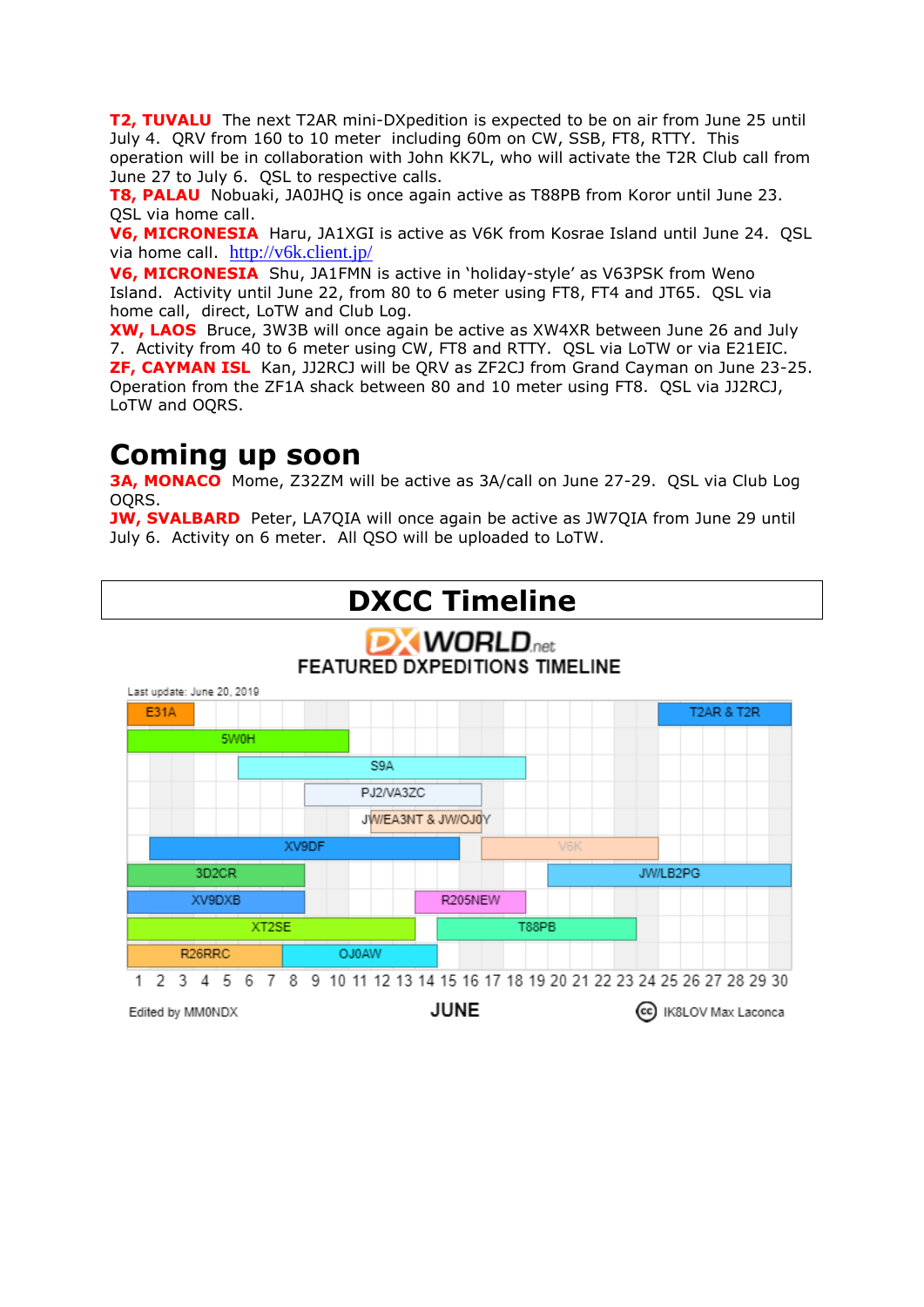# **IOTA This week on HF**

#### **EUROPE**

**EU-017 Vulcano Isl** Giuseppe, IW1EGO will be active as ID9/call from June 20 until June 30. QSL via home call.

**EU-036 Hitra Isl** Jacques, CT2IXX is active as LA/call/P until July 12. Activity during his spare time using SSB only. QSL via home call.

**EU-064 Noirmoutier Isl** Look for TM4IPA (International Police Association) by ON6OM, ON6ZV and ON7EG between June 22 and June 29. Operation along the propagation using SSB and digital modes. <https://www.qsl.net/o/on6om/EU-064/>

#### **NORTH AMERICA**

**NA-018 Nuuk Isl** Bo, OZ1DJJ is once again active as OX3LX until June 21. Operation during his spare time. QSL via OZ0J.

# **Coming up soon**

#### **ASIA**

**AS-117 Tsuno Isl** JA4GXS/4 from June 29 07UTC until June 30 22UTC Kenji, JA4GXS will be active from these IOTA's on 40, 30 and 20 meter using CW, SSB and FT8. QSL via home call, direct or bureau.

#### **EUROPE**

**EU-192 Kataja Isl** For three days at the beginning of July, operators SM3DMP, SM3RAB and SM3WMU will activate one of the latest additions to the IOTA program. EU-192 is an island shared by Sweden and Finland. The island has been activated twice by two separate expeditions from the Finnish side of the border. Both activations were performed during the winter under Arctic conditions, both weather-wise and radio-wise. A great number of EU-stations were worked but not many contacts were made with NA, SA, AS and OC. The team, operating as SF2CW, will try to make up for that during this summer time expedition. <https://www.qrz.com/db/SF2CW>

#### **NORTH AMERICA**

**NA-144 Santa Rosa Isl** Oleh, KD7WPJ will be active from the rare grid CM93 on 6 meter. ORV on June 28-30 on the standard IOTA frequencies.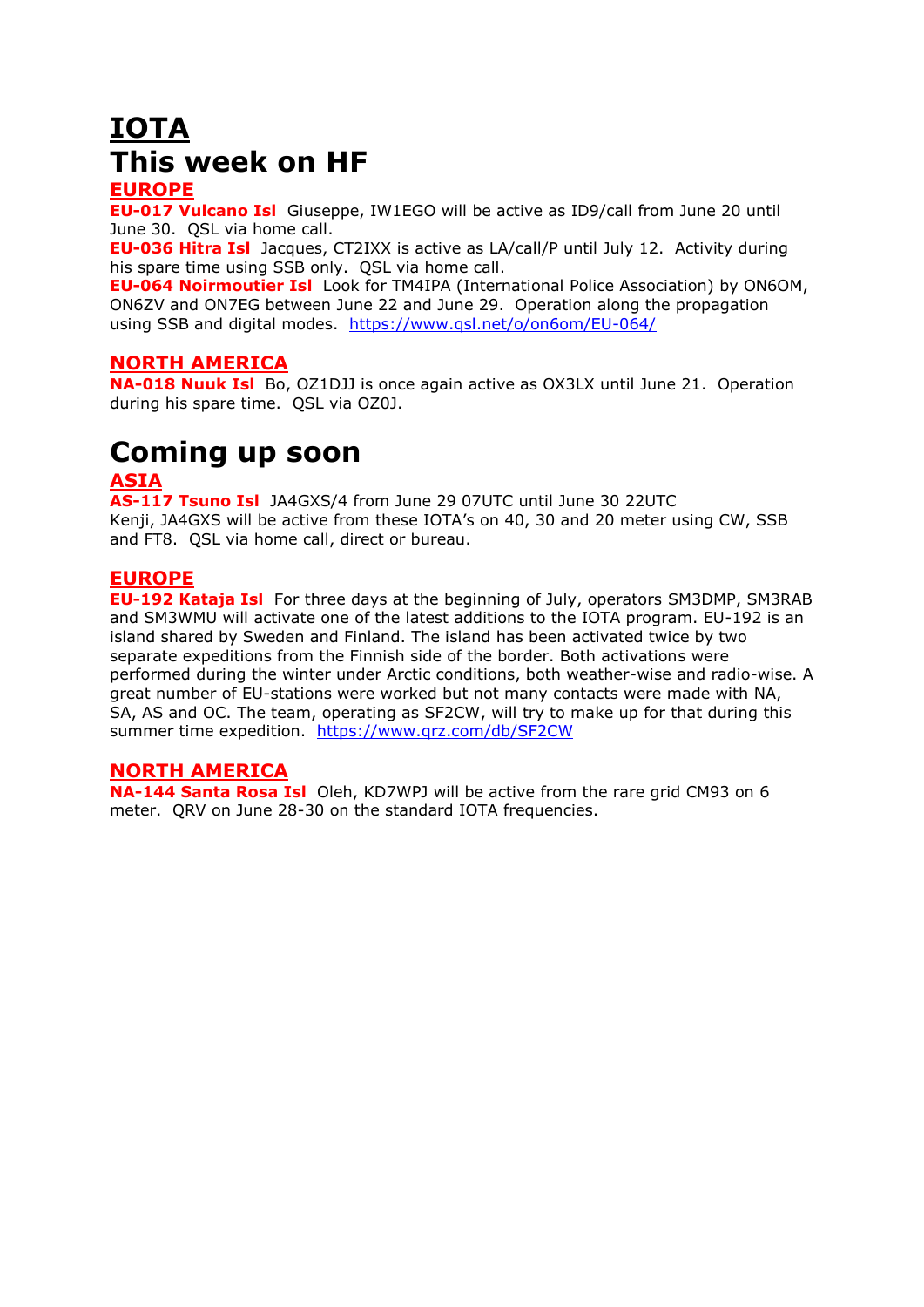# **On the scene**

**The S9A team from Sao Tome and Principe**



# **ANNOUNCEMENTS Announced DX**

### *THE NEWCOMERS*

9G, GHANA A large team with S50A, S50R, S51DS, S51TC, S51ZJ, S54W and S57UN will be operating as 9G5W from Kokrobite between November 16 and November 17. An entry in the CQWW DX CW contest is included. QSL via S54W, LoTW, Club Log. <https://ghana.si/>

**E4, PALESTINE** Janusz, SP9FIH will once again be QRV as E44WE starting on July 6. Plans are to operate SSB, FT8 and/or RTTY on 80, 30, 20 and 6 meter. QSL via Club Log OQRS or via home call.

**OJ0, MARKET REEF** Look for OJ0O (DS4EOI, JE6HIB, JH4RHF and W5XU) from August 17 until August 24. An entry in the International Lighthouse/Lightship Weekend is included. QSL via OE1ZKC.

**Z6, KOSOVO** Mome, Z32ZM will be active as Z68MA during July. QSL via Club Log OQRS. <https://www.qrz.com/db/z32zm>

### *THE REMINDERS*

**3B8, MAURITIUS** Olof, GOCKV and others will be operating as 3B8MU during the CQWW CW Contest (Nov 23-24). Operation before and after the contest mostly on the low bands between November 18 and November 29. QSL via M0OXO. **3D2, FIJI** Heli, DD0VR will be operating as 3D2VR during September 2-9 and again from September 23-27. Operation from 80 to 6 meter. QSL via home call.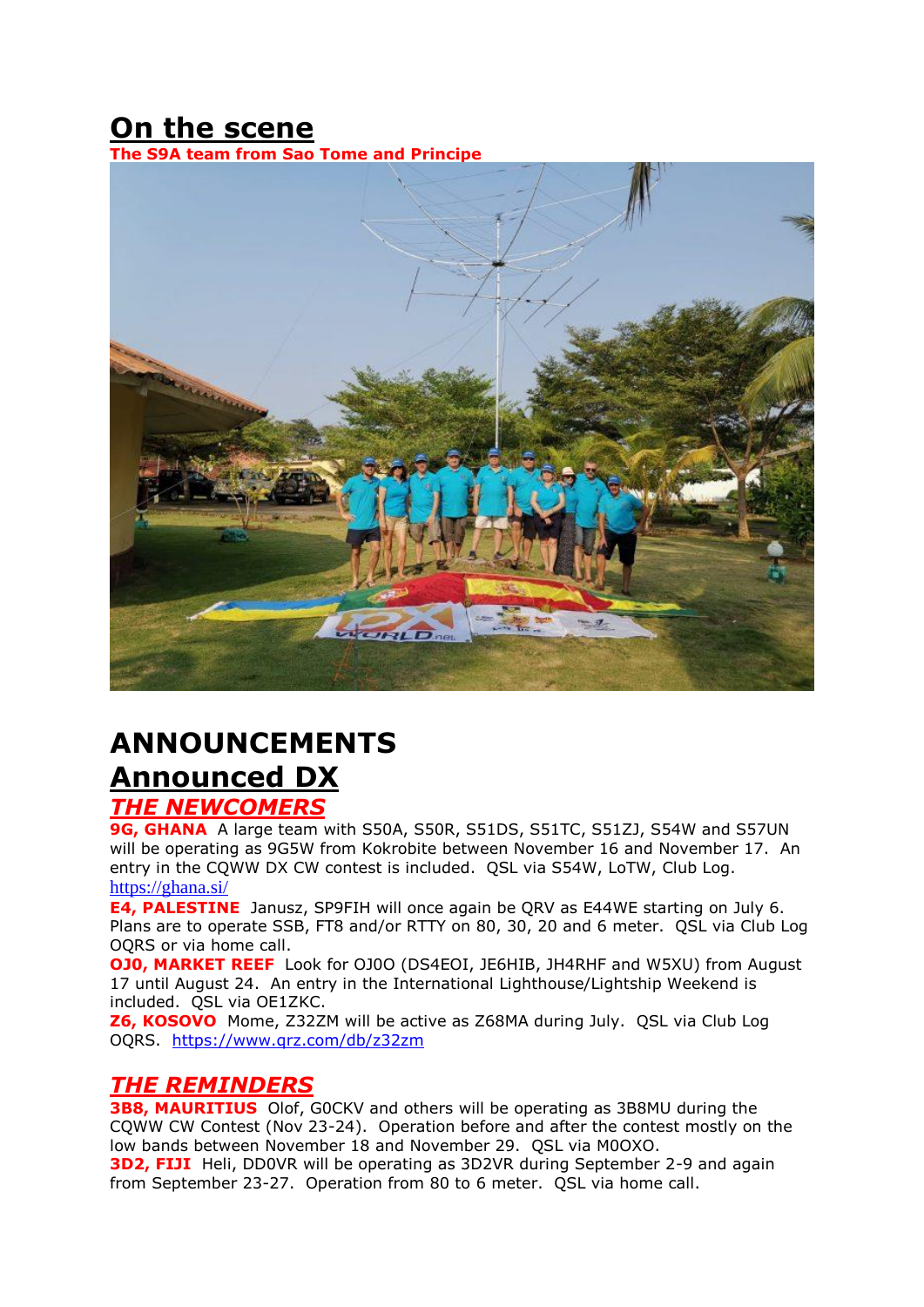**3DA0, KINGDOM OF ESWATINI** Dates to be announced, but look for Pista HA5AO to return to eSwatini (Swaziland) during the second half of September 2019. Activity as 3DA0AO for 2 weeks from 80 to 10 meter using CW, RTTY and FT8.

**5W, SAMOA** Heli DD0VR and Sabine DE3BWR will be QRV as 5W0VR between September 9 and September 16. Operation on HF. QSL via DD0VR.

**5X, UGANDA** The Italian DXpedition Team will be active from Uganda during September/October 2019. Look for them as 5X0T using CW, SSB and RTTY and as 5X0X using FT8. More to follow.

**7P, LESOTHO** Pista, HA5AO is returning to Lesotho as a volunteer to a local community group. Operation early October 2019 from 80 to 10 meter during his spare time. Log and OQRS on [http://ha5ao.com](http://ha5ao.com/)

**8Q, MALDIVES** Gil, IZ2DLV will be operating from Nika Island as 8Q7GB between August 6 and August 18. Activity in 'holiday-style' from 80 to 15 meter using CW, SSB and FT8. QSL via LoTW.

**8Q, MALDIVES** Sugi, JI3KDH will be operating as 8Q7SU from North Male Atoll between July 31 and August 7. Operation from 20 to 10 meter using CW. QSL via LoTW.

**9U, BURUNDI** Francesco, IV3TMM will be active as 9U3TMM between August 31 and September 17 from Bujumbura. Activity in 'holiday-style' from 60 to 6 meter using FT8, SSB and RTTY. QSL via home call.

**9X, RWANDA** Harald, DF2WO will once again be QRV as 9X2AW from Kigali. Activity from November 4 until November 16.

**A3, TONGA** Helmut, DD0VR will be active from Tonga as A35JY during September 16- 21. This activity is between Helmut's [3D2VR](https://dx-world.net/3d2vr-fiji/) operation. QRV on HF bands using CW and SSB. QSL via home call.

**A3, TONGA** Grant VK5GR with Andrew VK5AKH and Oly VK5XDX will be active as A35JT. An entry in the CQWW RTTY and OCDX SSB contest is included. The team is keen for a 4 square on 40/30, beams on 20/10 and verticals for 160/60 meter. Planned dates are September 22 - October 7, 2019. <http://vk5gr-iota.net/?p=1288>

**CY9, ST PAUL ISL** THE CY0 DXpedition team with 7 operators will be active from July 31 until August 7 as CY9C. It is rare on CW and a big effort will be made for this, furthermore all bands will be activated using all modes. QSL via WA4DAN direct, LoTW and Club Log. <http://cy9c.com/index.html>

**D4, CAPE VERDE** Harald, DF2WO will once again be operating as D44TWO from Praia Baixa. QRV in 'holiday-style' from September 29 until October 13. Operation from 160 to 6 meter using CW, SSB and digi. QSL via M0OXO.

**D6, COMOROS** The International MDXC team will be active as D68CCC from October 20 until November 1. A large team with Antonio, IZ8CCW as team leader will be on air with 5 stations using all modes. More to follow.

**EL, LIBERIA** During September/October the Italian DXpedition team will be active as A82C (CW and SSB) and as A82Z for digital modes. The team will be active with 11 operators and 5 stations using CW, SSB and digi. Real-Time logging. <http://www.i2ysb.com/idt/>

**FH, MAYOTTE** Willi, DJ7RJ will once again be active as FH/call starting mid-October. Focus on 160 meter. QSL via home call.

#### **FH, MAYOTTE**

#### **FR, REUNION**

Willi, DJ7RJ will once again be active as FH and FR/call during October 2019. Focus on top band from Mayotte. QSL via home call.

**FO/M MARQUESAS ISL** Members of the CAN-AM DXpedition Group will be operating from the island of Hiva Oa in the Marquesas Islands for 10-12 days between November 6-19. The Marquesas Islands rank #60 on Club Log DXCC "most wanted" list. Operations will include all available bands 160m-10m and CW, SSB and FT8. Operators are: F6BCW, K4UEE, K5PI, W5MJ, W5SJ, W5RF, VA7DX and VE7KW. This includes operators from TX5T last year. QSLs will be available via Direct and LoTW. More to follow.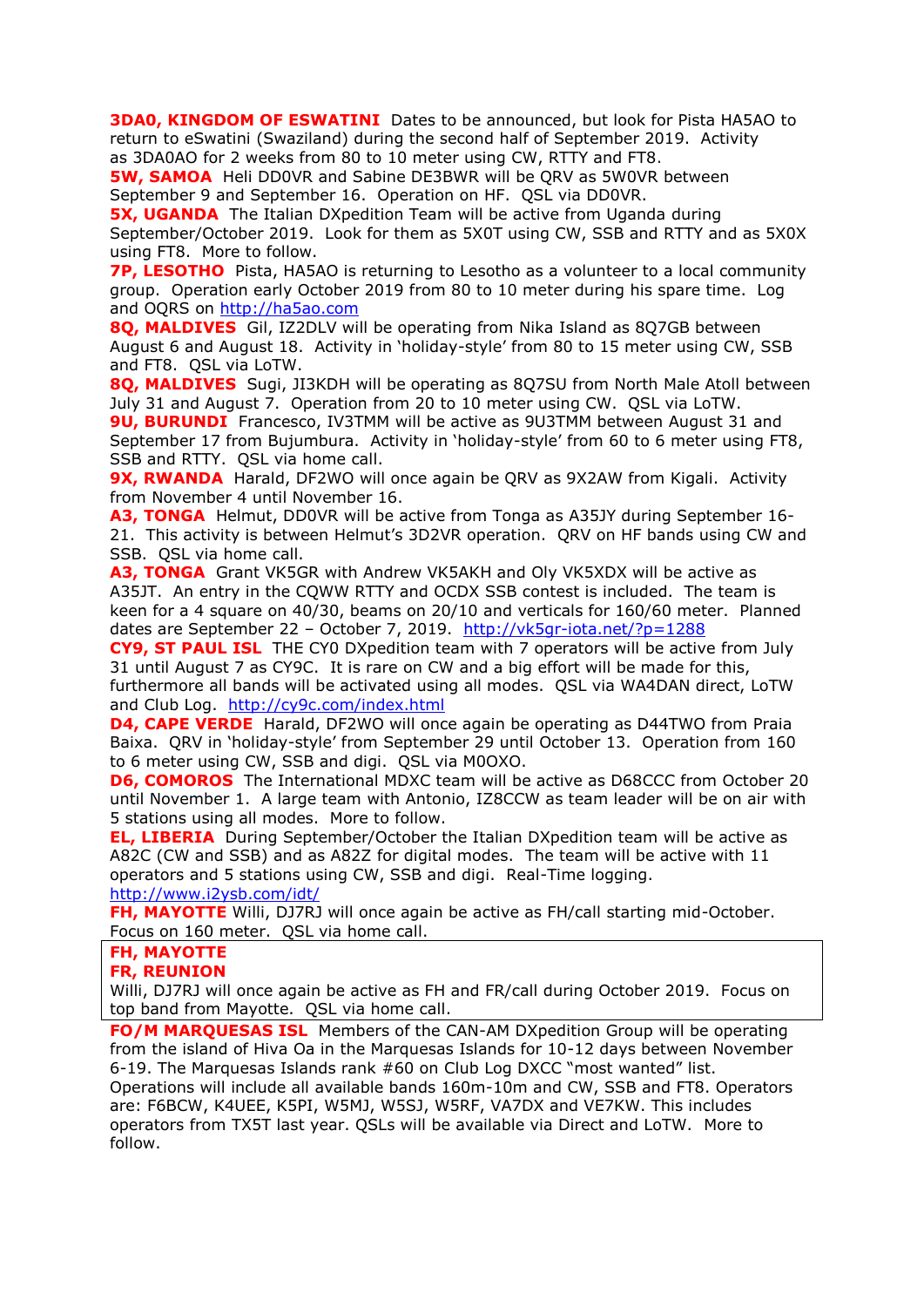**FO, FRENCH POLYNESIA** Oliver, W6NV will be operating as FO/call from Tahiti between July 19-21. Activity from 80 to 10 meter with vertical antennas. QSL via home call, LoTW.

**FP, ST PIERRE & MIQUELON** Eric, KV1J will once again be active as FP/call between September 24 and October 8. Operation from 160 to 10 meter using CW, SSB and digital. QSL via home call, LoTW.

**FS, SAINT MARTIN** Look for FS/K9NU, FS/W9ILY, FS/N9AOL, John FS/K9EL and Marco FS4WBS in December. Primary focus will be on the low bands using CW and FT8. QSL for all calls via home call, direct or bureau, Club Log OQRS, LoTW. FS4WBS goes to IZ1MHY. <http://k9el.com/SaintMartin2019/SXM2019.htm#Operating>

**GD, ISLE OF MAN** Members of the NBDX Team will be operating as MD/OP2D between September 21 and September 27. Operation from 160 to 6 meter using CW, SSB and digi. QSL via M0URX OQRS. <http://users.telenet.be/on4ann/MD/>

**GJ, JERSEY** MJ0ILB (OK1BIL), MJ0IKL (OK1DOL), MJ/OK1FIK, MJ/OK1FWM, MJ/OK1NP and MJ/OK3RM will be active from July 19 until July 28. Activity on HF and 6 and 2 meter using CW, SSB and digi. They will participate in the IOTA Contest as MJ0ICD. QSL via OK1DOL, direct or bureau.

**H4, SOLOMON ISL** Bernhard, DL2GAC will once again be operating as H44MS from Malatai Isl between July 5 and September 25. Activity from 80 to 6 meter using SSB only. QSL via home call.

**HC, ECUADOR** Joe, IZ1HGP will be operating as HC2/call from August 1 until September 1. Activity from 160 to 6 meter. QSL via LoTW.

**J8, ST VINCENT** Tom, KC0W will be operating as J8CW. Dates not yet known but it will be a dedicated CW operation. More to follow soon.

**JW, SVALBARD** Freddy, ON6FDP will be QRV from JW/ON7SA during the RSGB IOTA Contest (July 27-28). QSL via home call.

**OHO, ALAND ISL** Bert DK3BK, Uwe DO5JD and Cornelia DK3CKM will be operating as OH0UDG from August 3 until August 17. Activity from 80 to 10 meter. QSL via M0OXO. **PY0T, TRINDADE & MARTIM VAZ** ZZ0T will be the next DXpedition in 2019. Full details soon.

**S7, SEYCHELLES** Lance, W7GJ will be active as S79GJ from September 18 until October 5 on a 6 meter EME DXpedition. This is the first time that this will be activated on 6m EME. For all details see: http://www.bigskyspaces.com/w7gj/Seychelles%202019.html

**T30, WEST KIRIBATI** Stan, LZ1GC and Mitko, LZ3NY will be active from Tarawa, W. Kiribati as T30GC between October 30 to November 15. QRV on 160-10m, CW/SSB/RTTY. QSL via LZ1GC, LoTW, Club Log OQRS.

**T33, BANABA ISL** T33T by the Rebel DX Group, after their Conway Reed DXpedition they will be QRV from Banaba within the next month or so.

**T8, PALAU** Look for T88FM (JM1LIG), T88RR (JA6UBY) and T88MK (JO3LVG) between September 12 and September 21. Activity from 160 to 6 meter using CW, SSB and digi. **TT, CHAD** The Italian DXpedition Team is going to Chad. TT8RR for CW, SSB and RTTY, TT8XX for FT8. More to follow.

**V4, ST KITTS** John, W5JON will once again be operating as V47JA from his vacation home in Calypso Bay between July 20 and August 11. Operation from 160 to 6 meter using SSB and FT8. QSL via home call direct or LoTW.

**VK9C, COCOS KEELING** Keith GM4YXI and Chris GM3WOJ will once again be active as VK9CZ between November 12 and November 29. Activity from 160 to 10 meter using CW, SSB and some FT8. QSL via LoTW and Club Log OQRS. [http://www.vk9cz2019.com](http://www.vk9cz2019.com/) **VK9N, NORFOLK ISL** Jacek SP5EAQ (SSB), Mek SP7VC (digital) and Marcin SP5ES (CW) will be active from Norfolk: SP5EAQ October 18 – November 4, SP7VC October 18- October 28, SP5ES October 28 - November 4. QSL via SP7VC, direct or bureau, LoTW. **VP6, PITCAIRN ISL** A large team of 14 operators such as K0IR, EY8MM, N2TU, W0GJ will be operating as VP6R in October 2019. Operation on all bands using all modes.

More to follow. <https://pitcairndx.com/>

**VP8, SOUTH ORKNEY** After their successful VP6D Ducie Island 2018 DXpedition, the Perseverance DX Group is pleased to announce their intention to activate South Orkney Islands as VP8/VP8DXU, currently Club Log #16 most wanted.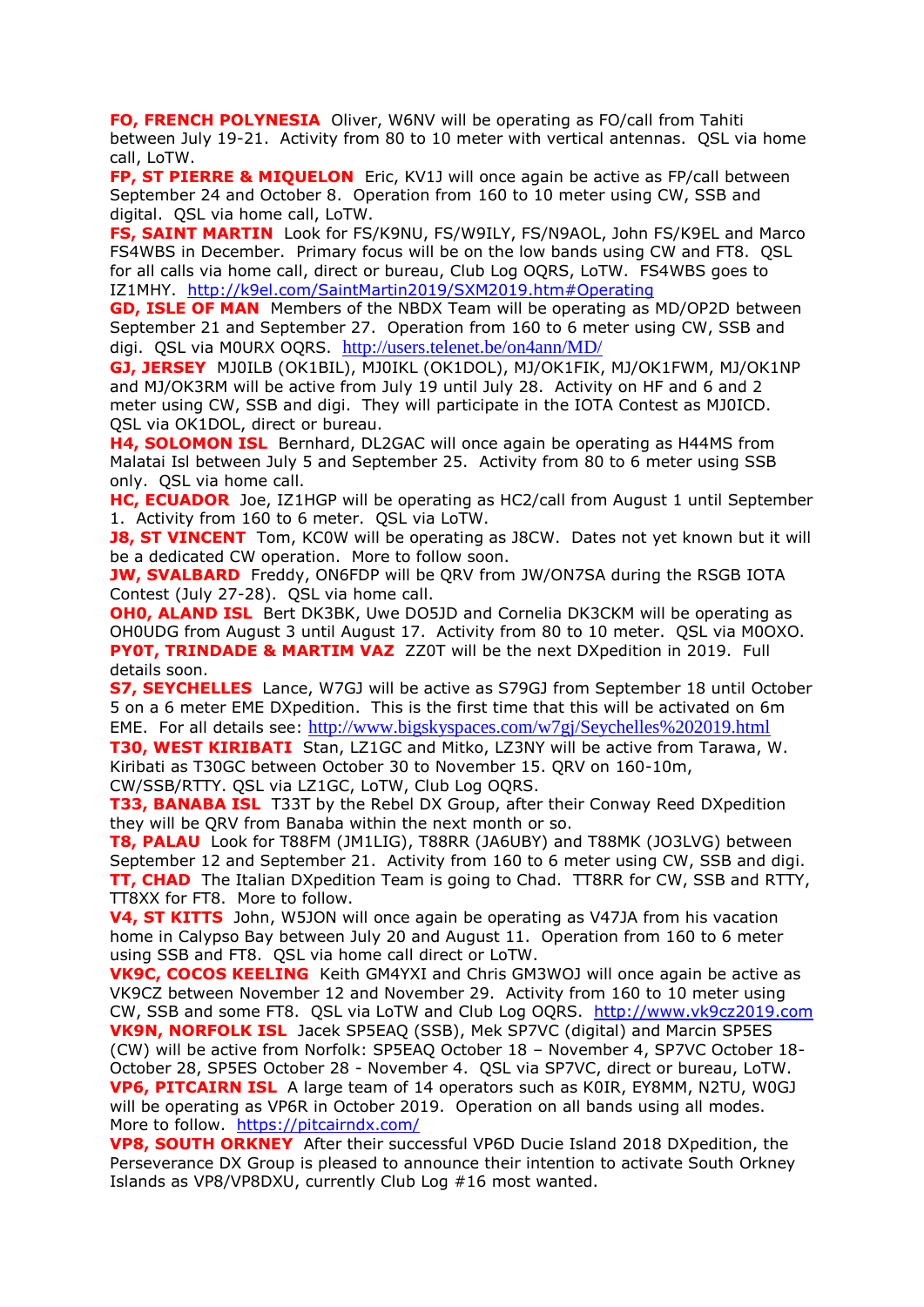Planning has begun for an expedition in February/March 2020. A team of experienced DX and Contest operators will operate from Signy Island for up to 15 days. The process of obtaining landing permission is underway. The call sign will be announced at a later date. The team will sail from Punta Arenas, Chile aboard RV Braveheart. Seven operating positions are planned for 160-10 meters, SSB/CW/Digital.

The team includes: Dave K3EL, Les W2LK, Steve W1SRD, Ricardo PY2PT, Gene K5GS, Arliss W7XU, Heye DJ9RR, Laci HA0NAR, Mike WA6O, Vadym UT6UD, Walt N6XG and Rob N7QT. <https://sorkney.com/>

**VU7, LAKSHADWEEP ISL** Shabu, M0KRI and others will be operating as VU7RI from October 19 until November 3. Operation from 80 to 6 meter with a focus on the higher bands using CW, SSB and FT8. QSL via M0KRI, LoTW and Club Log.

**XT, BURKINA FASO** Harald, DF2WO will once again be QRV as XT2AW from December 2 until December 20. QRV on HF using CW, SSB and digi.

**XV, VIETNAM** Look for XV9D between November 16 and December 1 with a focus on the 5 lowest bands. An entry in the CQWW CW contest is included. QSL via EA5GL. **YJ, VANUATU** Oleh, KD7WPJ will be operating from Efate Island as YJ0BCP from October 3 until October 10. Activity from 40 to 6 meter using CW, SSB and FT8. QSL via home call for CW and SSB. FT8 via LoTW.

**YJ, VANUATU** Geoff, ZL3GA will be operating from the Malowia Guest House between July 21 and August 2. Activity on HF using CW, SSB and FT8. QSL via LoTW, Club Log OQRS or via home call, direct or bureau.

**Z2, ZIMBABWE** The Z2LA and 7P8LB team are planning a next trip early March 2020. Look for the team as 9J2LA. They will focus on CW and FT8 for the low bands and CW, SSB and FT8 for the higher bands. QSL via M0OXO. Website to follow.

**ZD7, ST HELENA** Oliver, W6NV will be QRV as ZD7W during the CQWW CW contest (November 23-24). QSL via LoTW.

**ZF, CAYMAN ISL** Frank, K3TRM will be QRV as ZF2RM, dates not known yet. He specifically mentions Cayman Brac, therefore his call may change to ZF9/ZF2RM when operating from there.

**ZK3, TOKELAU** An international team led by YT1AD and Alex UT5UY is planning a DXpedition to Tokelau as ZK3A, it has a high rating on low bands and EME. Plans are to be on air from October 1 until October 15. Activity on all bands, all modes and EME. The team will also help ten (10) young locals in becoming Radio Amateurs and has arranged for a call sign (**ZK3RT**) to be granted to the Tokelau Club Station which will have equipment donated by our team. It has been decided amongst the ops there will be two operating camps and with concentration on the low bands. There will be an advanced installation crew that will be sent prior to the main body of operators arriving. Dusko ZL3WW, Adrian KO8SCA, and Rob NQ7T have volunteered to become the advanced installation crew. <https://tokelau2019.com/>

# **Announced IOTA**

### *THE NEWCOMERS*

#### **AFRICA**

**AF-054 Mafia Isl** Elena RC5A and Yuri RM0F will be active as 5H3CA and 5H3RRC between September 29 and October 5. Activity from 160 to 10 meter using CW and SSB. QSL via RC5A.

#### **ASIA**

**AS-040 Goto Isl** Yasu, JA6WJL will be active on July 26-29. Operation on HF using CW, SSB and RTTY. An entry in the IOTA Contest is included. QSL via home call, direct or bureau, logsearch on Club Log.

#### **EUROPE**

**EU-033 Texel Isl** Jan, PA2JJB will be active as PA6TXL from July 18 until August 10, included is an entry in the IOTA Contest. QSL via home call.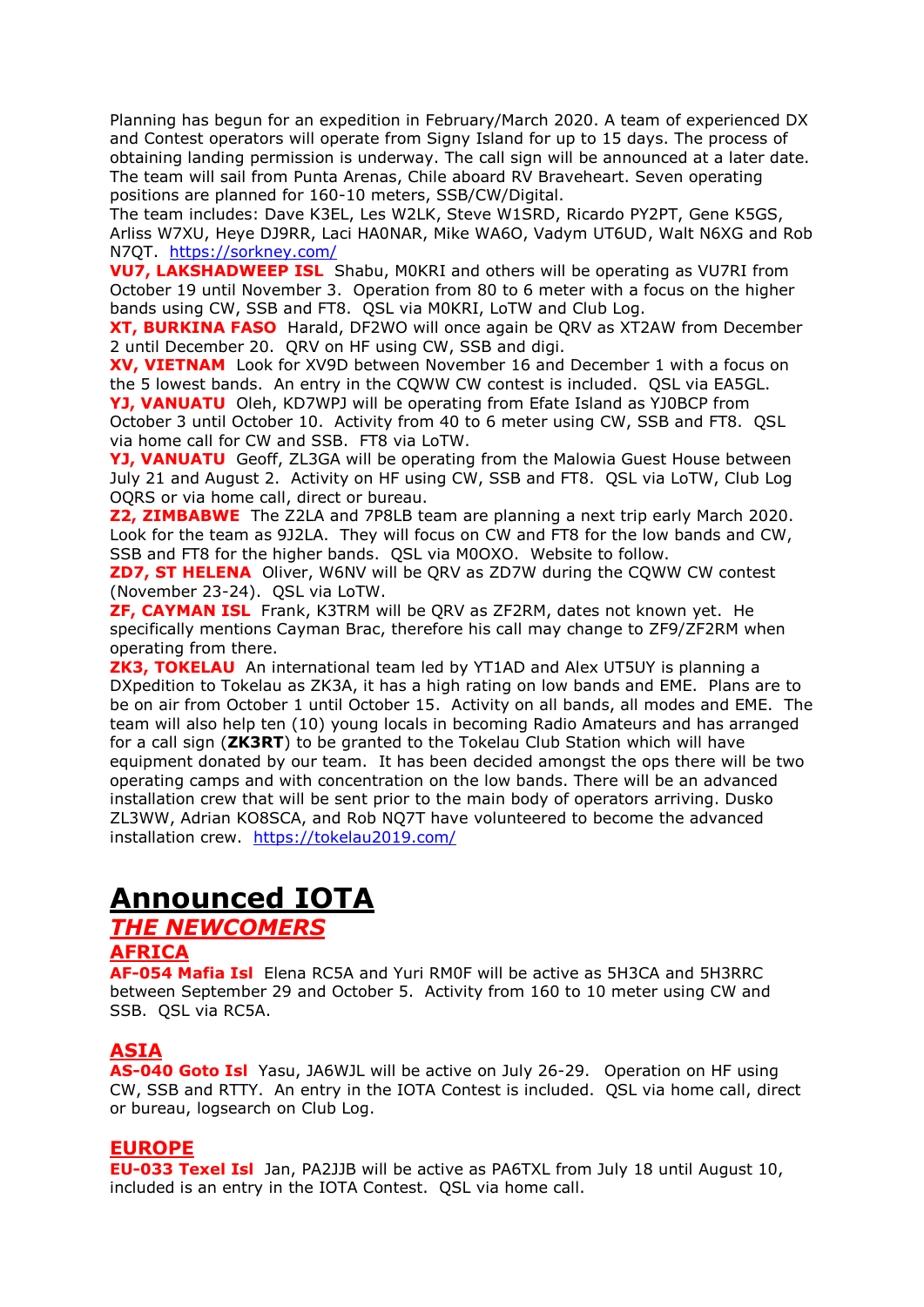### **NORTH AMERICA**

**NA IOTA trip by Mike VE7ACN NA-068 Miscou Isl** VE7ACN/VE9 August 11-18 **NA-077 Anticosti Isl** VE7ACN/VE2 August 21-31 **NA-125 Ile Grande Basque** August 3-9 **NA-176 Ile Quarry** VA7XW/VE2 July 25-August 1 QSL via Club Log OQRS or via home call, direct or bureau.<https://www.ve7acn.com/>

### **OCEANIA**

**OC-133 Labuan Isl** Saty, JE1JKL will once again be active as 9M6NA from July 11 until July 16. An entry in the IARU HF Championship is included. Before and after the contest he will focus on 6 meter FT8. QSL via LoTW and Club Log OQRS.

### *THE REMINDERS*

#### **AFRICA**

**AF-057 Nosy Be** Giovanni, IZ2DPX will be active as 5R8PX from August 3 until August 17. Operation on HF using SSB and digital. QSL via IK2DUW.

**AF-118 Los Farallones Isl** 5C9A: Last year plans to activate Los Farallones Island, AF-118NEW were announced. A few weeks later it transpired that Navy and Government permission had not been given therefore that particular expedition was postponed. This year a new expedition to AF-118 has been announced with planning behind the scenes ongoing. A team is assembled with CN8QY as leader. Planned dates of activity are July 25-30, 2019. <https://5c9a.com/>

### **ASIA**

**AS-066 Popov Isl** Vladimir, UA0LCZ will once again be QRV as R66IOTA from July 23 until July 30. Activity from 80 to 10 meter using CW and SSB. QSL via home call.

#### **AS-063 Popigay-Ary Isl**

#### **AS-152 Bol'shoy Begichev**

Eugene UA6EX, Leonid UA7A and Vasily R7AA will be active as R63RRC and RQ73QQ during mid-July. Water trips to and from the islands are about 800 km distance. The team seeks one more operator (who will pay for their plane tickets and some of the other costs). Contact the team at: *r7aa@mail.ru*. The project is quite expensive due to flights in Upper North. <https://dxpedition.wixsite.com/r63rrc/en>

**R63RRC**, Popigay-Ary island, IOTA: AS-063, RRA: NEW ONE, WWloc: OQ32AW, RDA: KK-65, Krasnoyarsk region (R0B).

**RQ73QQ**, Bol'shoy Begichev island, IOTA: AS-152, RRA: RR-08-04, WWloc: OQ64AM, RDA: YA-10, Republic of Sakha (R0Q).

<https://dxpedition.wixsite.com/r63rrc/en>

#### **EUROPE**

**EU-068 Sein Isl** Members of the F6KOP Radio Club will participate in the IOTA Contest as TM5S. QSL via F5MFV, direct or bureau, Club Log OQRS and LoTW.

**EU-112 Shiant Isles** Team MS0INT is planning a 3-day activity from Europe's 5<sup>th</sup> most wanted IOTA. Activity mid-June or end August 2019. More to follow.

**EU-119 Morzhovets Isl** RI1ON during July. QSL via RN1ON. More to follow. **EU-122 Rathlin Isl** John, G3WVG will be QRV s MN5A during the IOTA Contest (July 27-28). Operation in mixed mode. QSL via LoTW.

#### **NORTH AMERICA**

**NA-004 Endicott Isl** Rick, K6VVA will be operating as call/KL7 from July 15-18. Activity on 40, 30 and 20 meter using CW with some SSB. <http://www.k6vva.com/iota/na-004/>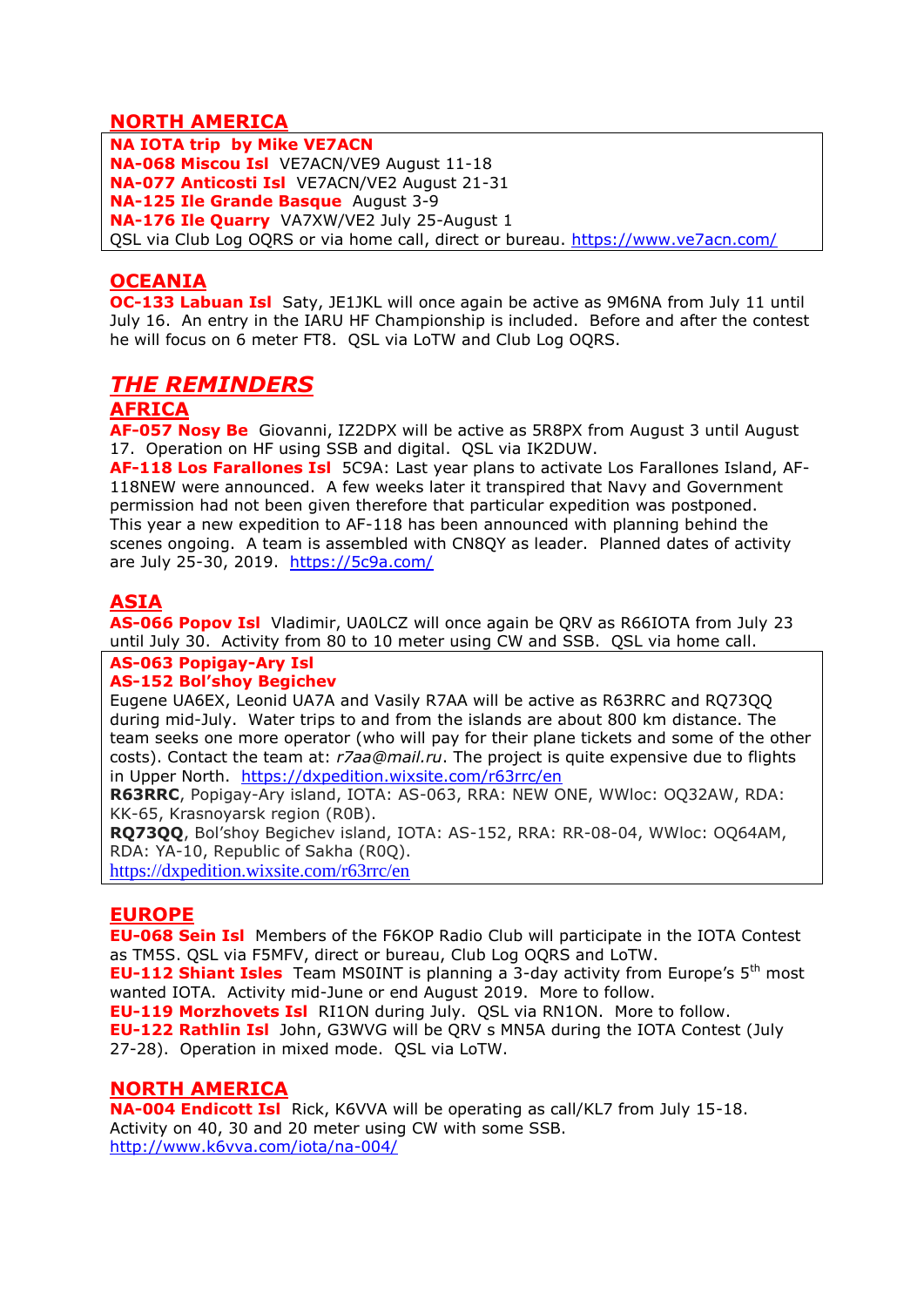**NA-038 Iles de la Madeleine** Jim WA4YIZ, Becky KA2BEC, Richard VE2DX and YXL will be active as VX2A11 to commemorate the  $50<sup>th</sup>$  anniversary of the Apollo 22 Moon Landing. Operation from July 23 until July 30. QSL via VE2STN.

**NA-077 Anticosti Isl** Mike, VE7ACN will be QRV as VE7ACN/VE2 from August 21 until August 31. QSL via home call.

**NA-112 Bald Head Isl** Brian, K4BRI will be active as call/P on July 30-31. This is a portable operation with activity mainly on 20 meter using CW and SSB but can depend on propagation. QSL via home call.

**NA-210 Sledge Isl** Members of the Russian Robinson Club will be active as KL7RRC/P from August 25 until September 3. Operation is planned from 40 to 6 meter with 3 stations using CW, SSB and FT8. QSL via N7RO, Club Log.

**NA-211 Tillamook Rock** Permission has been obtained for a DXpedition around November-December. A team with Mike AD5A, Rob N7QT, Alexej NW7M and Yuri N3QQ will be operating from the Rock. There is a fundraiser on Facebook to help cover the transportation costs. More to follow.

<https://www.facebook.com/donate/444710879405793/2710859262274736/>

#### **OCEANIA**

**VANUATU IOTA DXpedition** Sergei RZ3FW and Sergei R4WAA will be active from Vanuatu as **YJ0RRC** during November 2019.

**OC-035 Efate Isl** November 14-20 YJ0FWA

**OC-104 Gaua Isl** November 4-11 YJ0RRC

**OC-111 Tongoa Isl** November 8-13 YJ0RRC

YJ0RRC from 40 to 18 meter using CW, SSB and digi with 2 stations.

YJ0FWA will also be on 160 and 80 meter.

Full planning:<https://r4waa9.wixsite.com/yj0rrc>

**OC-142 Heron Isl** Steve, VK2IAY/4 will be operating between December 2 and December 9. Operation mainly on 20 meter using SSB. QSL via G0UIH.

#### **SOUTH AMERICA**

**SA-100 Pajaros Rocks** A team led by IT9YRE is working on a new plan to activate SA-100 as 3G1DX around October 18-19-20…Efforts are made for 2 stations mainly CW and SSB. More to follow.

## **WWFF INFO**

**F, FRANCE** FFF-0056, Reserve naturelle Marais d'Yves: Franck/F4DTO and Patrick/F4GFE will be celebrating their 10th anniversary of operating from the Reserve naturelle Marais d'Yves (FFF-0056) with the call TM17FFF. Planned dates are: July 5; August 19, 26, 30; September 13, 23; October 11, 14. QSL via bureau or via F4GFE (d/B). (tnx DXNL)

## **Lightships and Lighthouses**

**F, FRANCE** Berck-sur-Mer LH FR-0014 A team will be active as TM0BSM between August 15 and August 18 during the International Lightship and Lighthouse weekend. QSL via DL0AD, bureau or direct.

**I, ITALY** The ARI section Fidenza is commemorating Alessandro Artom as one of Italy's pioneers in the history of radio. Look for **II4ART** during June. QSL via IQ4FE.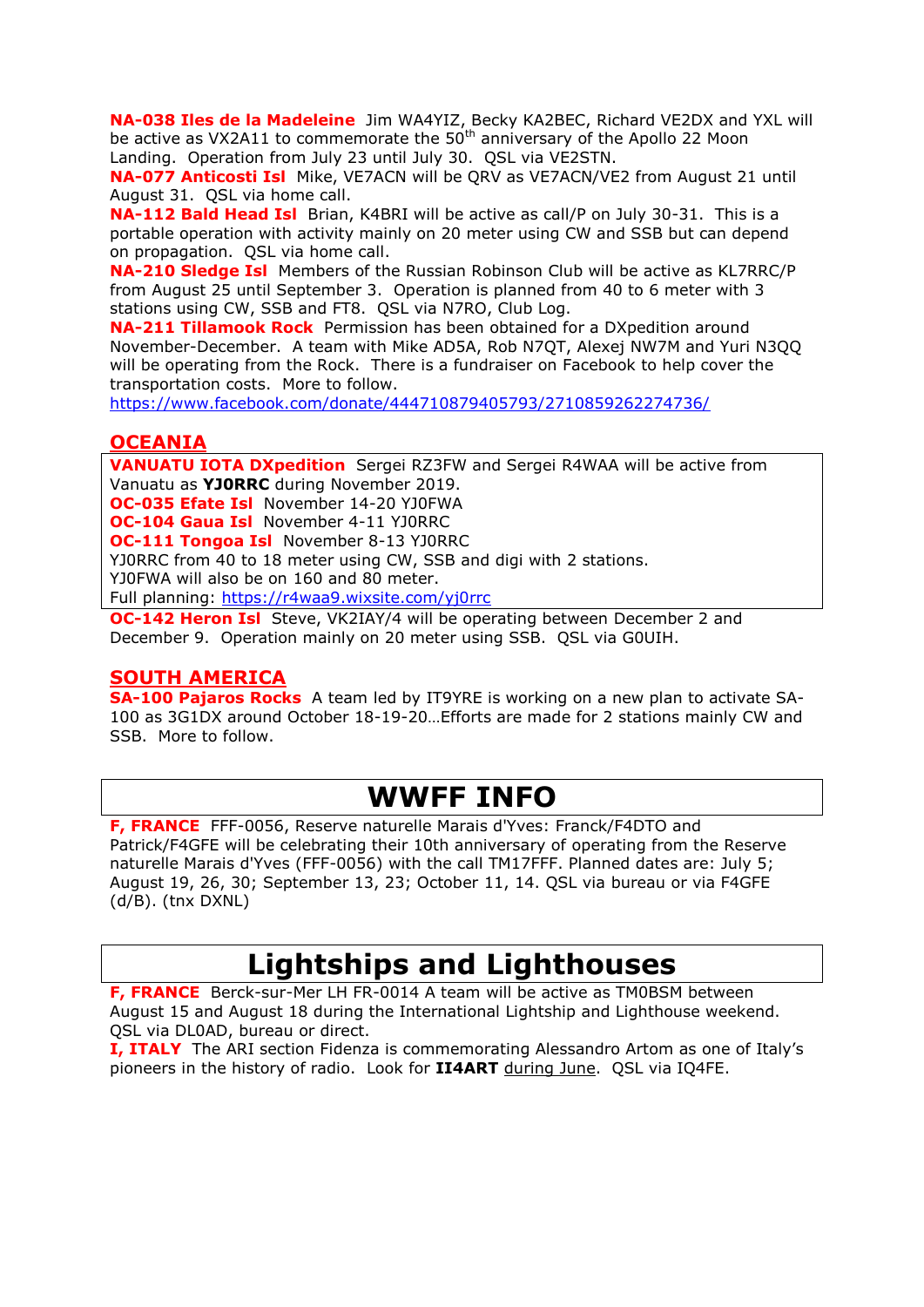## **Special calls**

### *THE NEWCOMERS*

**CE, CHILE** The Grupo YL Zona norte will be QRV as **CB1SOL** and as **CB2SOL** between July 1 and July 7. This to mark the solar eclipse that will occur on July 2. Operations on all bands. QSL for both calls via CA2MEM.

**EA, SPAIN** The Asociacion de Radioaficionados de Padron (ASORAPA) will be QRV as **AO50MOON** during July. This to commemorate the 50<sup>th</sup> anniversary of the first manned Moon landing. QSL via EA1RCI direct or bureau. TNX 425DX

**EA, SPAIN** URE San Fernando EA7URF will participate in the official celebrations for the 500th anniversary of the first circumnavigation of the Earth, started in 1519 under the lead of Ferdinand Magellan and completed in 1522 by Juan Sebastian Elcano. Ten special event stations will be active over the next three years, each of them representing a milestone of the voyage. The first one will be **AM500SEV**, which will be active on 10- 18 August to memorialize the departure of the expedition from Sevilla (10 August 1519). QSL via EA7URF (bureau or direct), LoTW. TNX 425DX

**I, ITALY** Special event station **IB3ALP** will be active on June 14-16 for the Italian Army's Alpine troops reunion that will take place at Tolmezzo (Udine). QSL via Club Log's OQRS, LoTW, or via bureau. TNX 425DX

**LZ, BULGARIA** Look for **LZ19CY**, operated by the Plovdiv ARC (LZ1KSP) between June 20 and June 30 to commemorate Angel Gugov, LZ1CY, who passed away on June 27, 2018.

### *THE REMINDERS*

**DL, GERMANY DM19LGS** marks the 8<sup>th</sup> State Horticultural Show in Frankenberg/Saxony during 2019 on HF and 2m/70cm with the special DOK 19LGS. QSL via bureau or via DG0ERS direct.

**DL, GERMANY** The German award hunters group DIG celebrates its 50<sup>th</sup> anniversary as **DR50DIG** (DIG #6477, DOK DIG). QRV until end 2019. QSL via bureau or direct via DH1PAL.

**DL, GERMANY** The special event station **DO600UNI** celebrates the 600<sup>th</sup> anniversary of Rostock University during 2019; special DOK 600UNI until July and September until December; during August the station's special DOK will be HSR19 (Hanse-Sail 2019). QSL via bureau and DL5KVV (d).

**DL, GERMANY** Special station **DR19RGD** (DOK 19RG) is operating until July 31, this to mark the 19<sup>th</sup> Ruhr Games in Duisburg. QSL via bureau.

**DL, GERMANY DM775FLD** celebrates the founding of the town Friedland 775 years ago during 2019. QSL via bureau.

**DL, GERMANY** The special event calls **DM70GER** and **DL70BRD** celebrate Germany's Septuagennial Jubilee throughout the year. An award will be available as well. QSL for DM70GER via M0SDV direct or Club Log OQRS, DL70BRD via DK1YH direct or bureau, Club Log OQRS.

**DL, GERMANY** Special stations **DF13DEJU**, **DF13BLN**, **DF13BUD**, **DF13MUC**, **DF13PAR** and **DF13STO** are QRV until end June. This to mark the 100<sup>th</sup> anniversary if the maiden flight of the Junkers F 13, the mother of all commercial aircrafts.

**DL, GERMANY** The DARC club of Bad Doberan celebrates its 60<sup>th</sup> anniversary as **DM460DA** until end October. Founding fathers in 1959 were Heinz Dittman, DM3XA and Horst Koschay, DM4DA. QSL via DL9GFB, direct or bureau.

**EA, SPAIN** Look for **EG3PTP**, **EG3PTA**, **EG3PTT**, **EG3PTU** and **EG3PTM** until June 23, this to mark 'La Patum', the traditional festival celebrated in Berga. This has been inscribed on the UNESCO's Representative List of the Intangible Cultural Heritage of Humanity. QSL via EA3RCI.

**EI, IRELAND** The Galway Radio Experimenters Club is active as **EI100ABC** for the Alcock & Brown Centenary Festival to be held in Clifden, Co. Galway until June 16. The festival celebrates the  $100<sup>th</sup>$  anniversary of the first non-stop transatlantic flight made in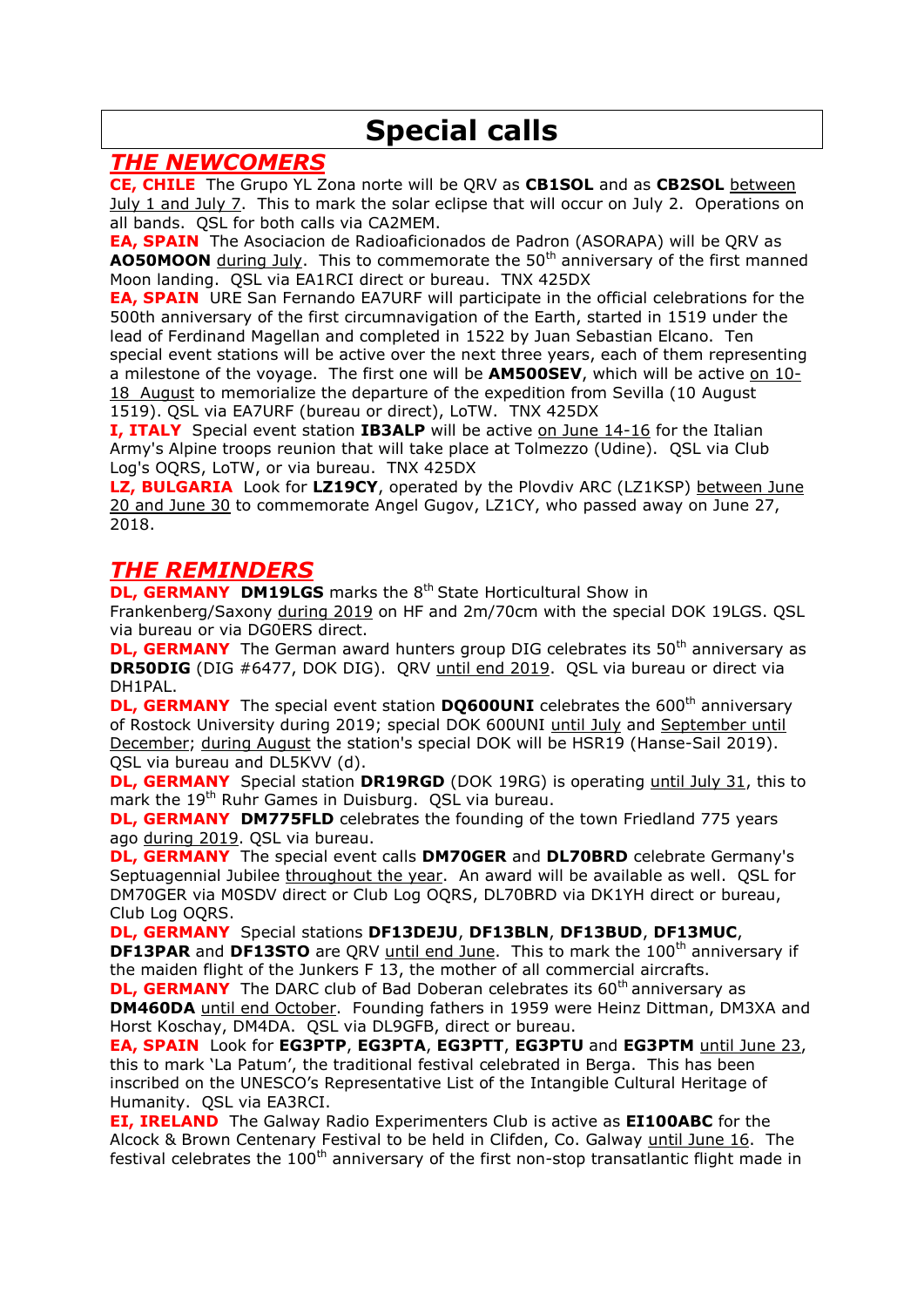June 1919 by British aviators John Alcock and Arthur Brown from St. John's, Newfoundland to Clifden, Ireland. QSL via EI2II.

**EW, BELARUS EU19RO** and other special calls are representing the sports (**EV19ARC**, **EV19ATH**, **EV19BAD**, **EV19BAS**, **EV19BOX**, **EV19BSO**, **EV19CYC**, **EV19FRS**, **EV19GYM**, **EV19JUD**, **EV19KAR**, **EV19ROW**, **EV19SAM**, **EV19SHO** and **EV19TEN**) and the venues (**EVOCA, EVOMA** and **EVOSD**) will be active for the 2<sup>nd</sup> edition of the European Games, to be held in Minsk, Belarus on June 21-30. QSL via operator's instructions. Organized by the European Olympic Committees, the European Games is a multi-sport event held every four years among athletes from all over Europe.

**F, FRANCE** Franck F4DTO and Patrick F4GFE are operating as **TM230RF** to mark the French revolution 230 years ago. Operation until June 21, between July 14-22, August 9, 12 and 23, September 6-20 and October 4, 8 and 25. An award will be available. QSL via F4DTO, direct or bureau.

**F, FRANCE** The Association Mosellane des RadioAmateurs is active as **TM57FF** between June 7 and June 22 and as **TM57FFC** from June 23 to July 9. The special callsigns are for the FIFA Women's World Cup of football, whose  $8<sup>th</sup>$  edition will be held in France. OSL via the bureau, or direct to F-11734. TNX 425DX

**F, FRANCE** The Radio Club de Granville will be QRV as **TM75GRV** from July 29 until August 3. This to celebrate the 75<sup>th</sup> anniversary of D-Day and for the 75<sup>th</sup> annivesary of the liberation of Granville. QSL via F5KAQ.

**F, FRANCE** Members of the Radio Club du Val d'Issole are operating as **TM500LDV** until July 20 to mark the 500<sup>th</sup> anniversary of the death of Leonardo da Vinci. Activity on HF using CW, SSB, PSK and FT8. QSL via F4GPB.

**G, ENGLAND** The RSGB invites everyone to their Cricket World Cup Radio Marathon 2019 until July 14. 31 special event calls from Great Britain and other countries will participate on HF using CW, SSB and digital modes. British special event calls will make use of the prefix **GB19** (GB19CWC, GB19OT etc).

**G, ENGLAND GB100GP** is a commemorative callsign allocated to Gilwell Park's permanent station (GB2GP) to celebrate the 100th anniversary of the headquarters of the Scout Association in the UK. Next planned activations are for 12-14 and 25-28 July. QSL via Club Log's OQRS. TNX 425DX

**G, ENGLAND** Celebrating the 75<sup>th</sup> anniversary of the D-Day landings, the Royal Naval Amateur Radio Society's London Group (GB2RN) will operate as **GB75DDA**Y during June. QSL via the bureau, or direct to G0TOC. (tnx 425dx)

**HB9, SWITZERLAND** During 2019 are the Swiss Amateur Stations allowed to use the prefix **HB90** instead of HB9 and **HB30** instead of HB3. This to celebrate the 90th anniversary of the Union Schweizerischer Kurzwellen Amateure.

**HP, PANAMA** Victor, HP1AVS and others are active as **H31A** until August 15. This to celebrate the  $500<sup>th</sup>$  anniversary of the founding of Panama La Vieja. Operation from 80 to 10 meter using SSB and digital modes. QSL via HP1AS or LoTW.

**HS, THAILAND** The Radio Amateur Society of Thailand is active as **HS10KING** on all bands and all modes until July 31. This to celebrate the coronation of King Rama X. All QSO's will be confirmed automatically via the bureau.

**I, ITALY** Special call **II3GIRO** is active until end June, this to mark the Giro d'Italia 2019. QSL via IV3TMM, direct or bureau, LoTW.

**I, ITALY** The special call **II0KT** commemorates the voyage of the raft Kon Tiki in 1947. QRV until August 31. QSL via I0KQB.

**I, ITALY** ARI Fidenza will use a series of special callsigns throughout 2019 to honour twelve "Italian pioneers in radio engineering":

**II4ART** (Alessandro Artom) in June

**II4MJR** (Quirino Majorana) in July

**II4BRD** (Cesare Bardeloni) in August

**II4GRM** (Gruppo Radiotecnico Milanese) in September

**II4MNU** (Ernesto Montu') in October

**II4VAL** (Giancarlo Vallauri) in November

**II4TIB** (Ugo Tiberio) in December.